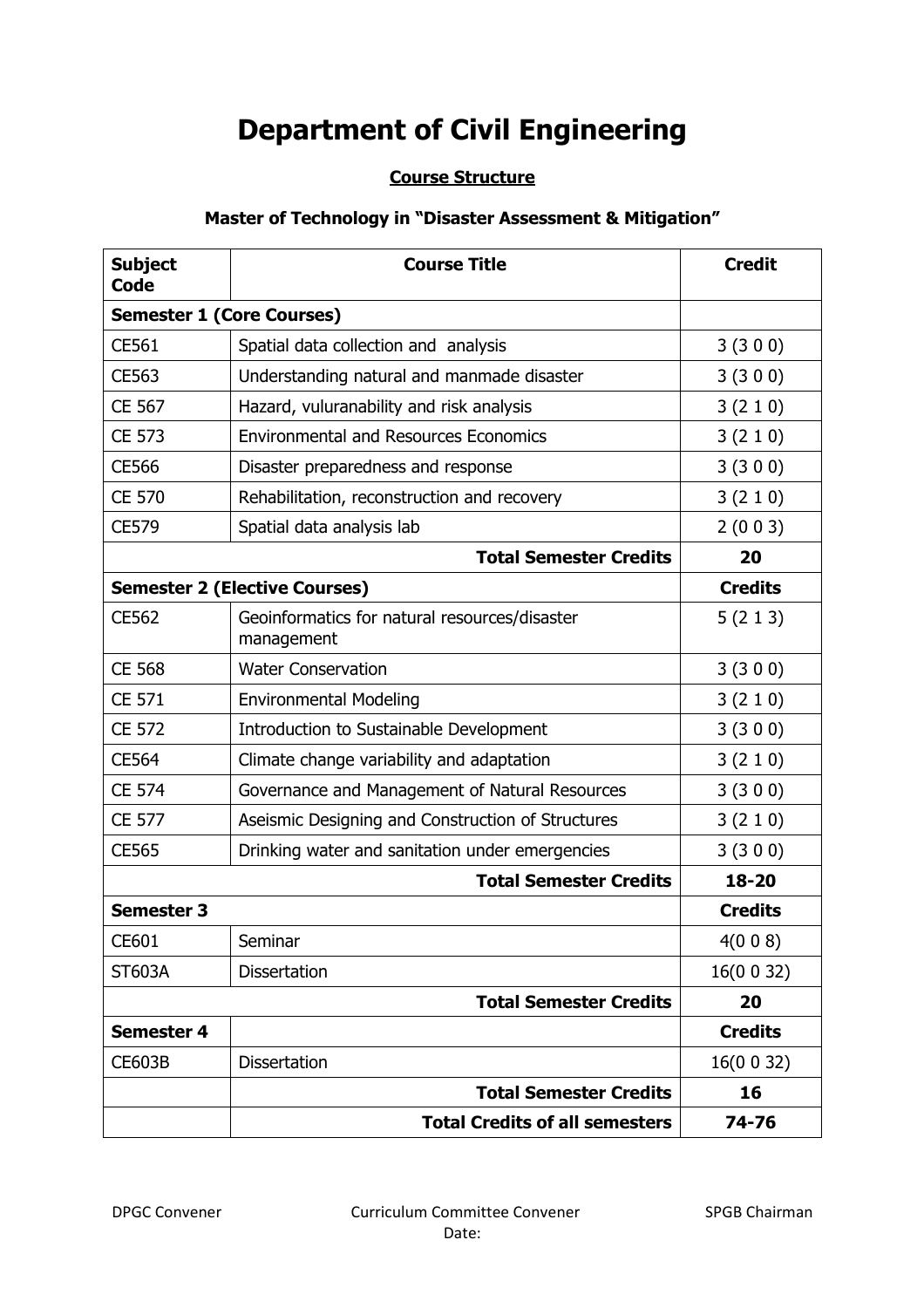| <b>PG (DAM)</b>              | <b>Department: Civil Engineering</b>                     |
|------------------------------|----------------------------------------------------------|
| <b>Course Code: CE561</b>    | <b>Course Name: Spatial Data Collection and Analysis</b> |
| Credit:3                     | $L-T-P:3-0-0$                                            |
| <b>Version:</b>              | <b>Approved on:</b>                                      |
| <b>Pre-requisite course:</b> |                                                          |

Basics of map reading, types and sources of map, cartographic representation of data, map coordinate system, projections and their types, and guidelines for preparing a base map, thematic mapping.

Aerial photographs, Mosaic, Image interpretation - Elements and methods, Stereo-model.

Physics of remote sensing: Electro magnetic spectrum and spectral signatures, Types of remote sensing, Platforms and sensors; active and passive sensors; aerial photographs, satellite images, radars; sensor characteristics, Resolution- spatial, spectral, radiometric and temporal, Image interpretation - Elements and methods, Image correction–geometric, Digital image enhancement techniques (stretching, filtering), Classification: supervised and unsupervised, Application of remote sensing techniques in resource and environment mapping, monitoring case studies.

Global Positioning Systems (GPS): Introduction to the GPS functions, Field operation of GPS and data collection using GPS, Basic concepts and components of GIS

- 1. Remote Sensing & DIP: by Lillesand & Keifer, John Wiley & Sons, Inc.
- 2. Lillian, Thomas M (2003), Remote sensing and image interpretation, New York: John Wiley &Sons.
- 3. J. R., Jensen, Introductory digital image processing: a remote sensing perspective, Prentice Hall
- 4. G. S. Rao, Global Navigation Satellite Systems (GNSS), Tata McGrahill **Publications**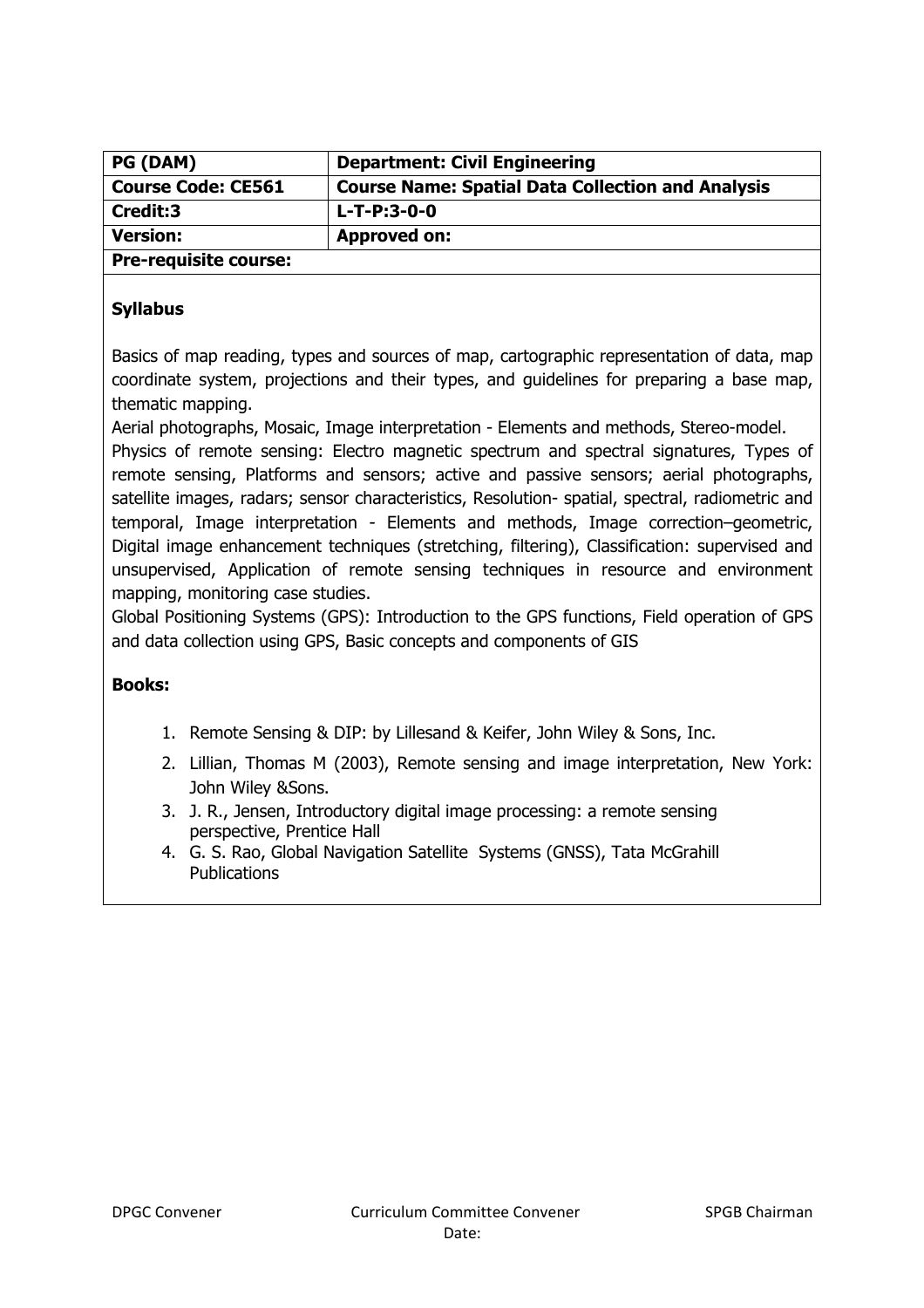| UG                           | <b>Department: Civil Engineering</b>          |
|------------------------------|-----------------------------------------------|
| <b>Course Code: CE 579</b>   | <b>Course Name: Spatial Data Analysis Lab</b> |
| Credit:3                     | $L-T-P: 0-0-3$                                |
| <b>Version:</b>              | Approved on:                                  |
| <b>Pre-requisite course:</b> |                                               |

- 1. Demonstration of different type of remote sensing data products.
- 2. Collection of radiometric data from different surfaces using digital spectral radiometer or available data and preparation of spectral reflectance curve – Two exercises
- 3. Learning how to identify correct remote sensing data product and their referencing schemes
- 4. Visual interpretation of remote sensing imageries to extract different information.
- 5. Demonstration of scanning of TOI Toposheets and other maps on A0 size scanner.
- 6. Demonstration of Remote Sensing software (ERDAS Imagine).
- 7. Pre-processing of remote sensing data using ERDAS Imagine software.
- 8. Learning image enhancement and feature extraction techniques using digital image processing techniques.
- 9. Unsupervised classification of remote sensing images.
- 10. Use GPs for collection data/surveying two exercises

- 1. Remote Sensing & DIP: by Lillesand & Keifer, John Wiley & Sons, Inc.
- 2. Lillian, Thomas M (2003), Remote sensing and image interpretation, New York: John Wiley &Sons.
- 3. J. R., Jensen, Introductory digital image processing: a remote sensing perspective, Prentice Hall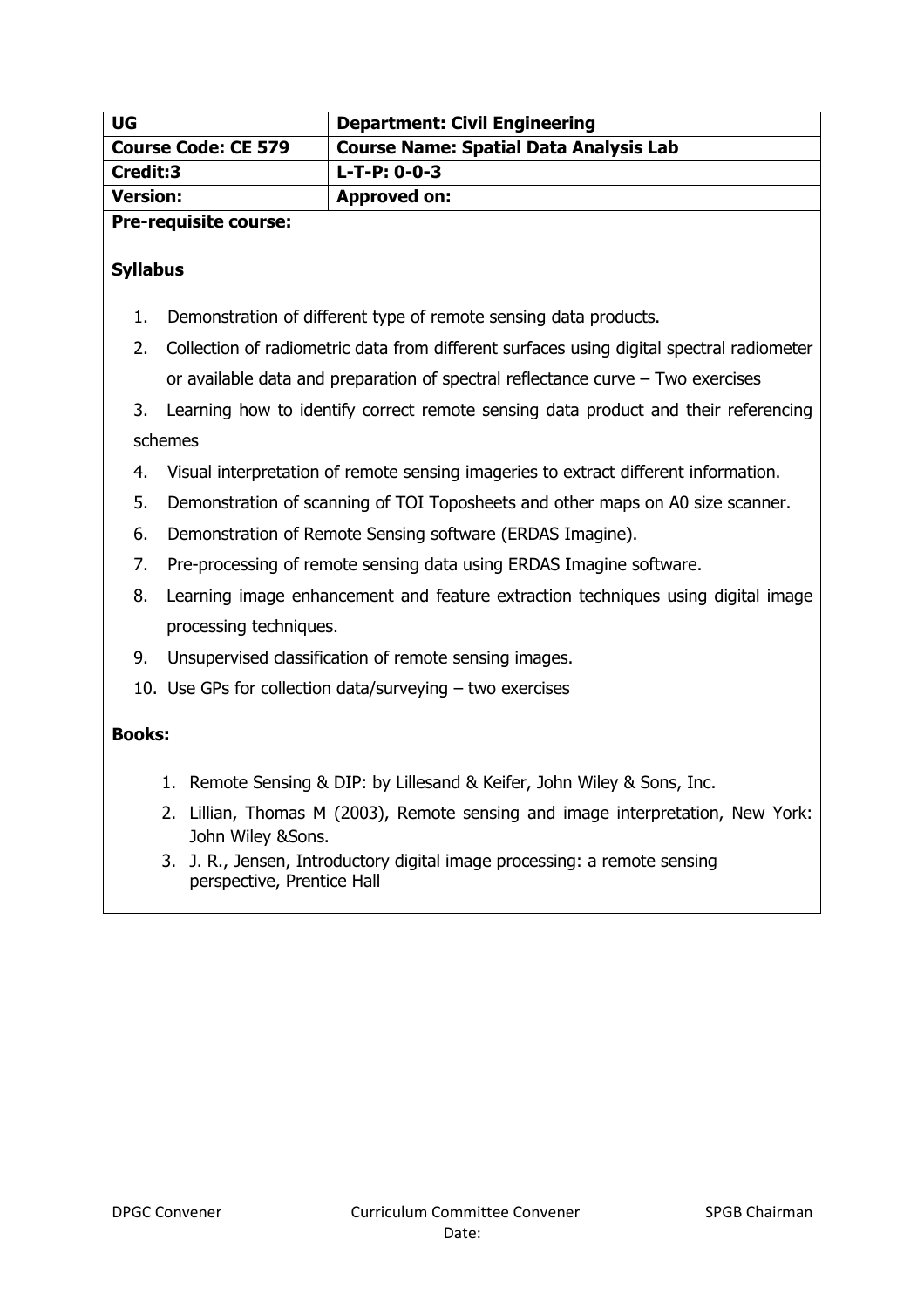| PG (DAM)                     | <b>Department: Civil Engineering</b>                    |
|------------------------------|---------------------------------------------------------|
| <b>Course Code: CE565</b>    | <b>Course Name: Drinking Water and Sanitation Under</b> |
|                              | <b>Emergencies</b>                                      |
| Credit:3                     | $L-T-P: 3-0-0$                                          |
| <b>Version:</b>              | <b>Approved on:</b>                                     |
| <b>Pre-requisite course:</b> |                                                         |

General aspects of conservation of water quality; Disinfection of water sources and storage tanks; Rehabilitating piped water distribution systems; Emergency treatment of drinkingwater at the point of use; Hygiene promotion in emergencies; Measuring chlorine levels in water supplies; Planning for excreta disposal in emergencies; Technical options for excreta disposal in emergencies; Cleaning wells after seawater flooding.

- 1. Shaw, R. (1999). Running water: more technical briefs for health, water and sanitation. London, UK, IT Publications.
- 2. Harvey, P.A., Baghri, S., Reed, R.A. (2002), Emergency sanitation: assessment and programme design. Loughborough, UK : WEDC, Loughborough University of Technology.
- 3. Wisner, B., Adams, J. (2002), Environmental health in emergencies and disasters: a practical guide. Geneva, Switzerland : World Health Organization (WHO).
- 4. Davis, J. ; Lambert, R. ; (2002). Engineering in emergencies: a practical guide for relief workers . 2nd ed.. London, UK .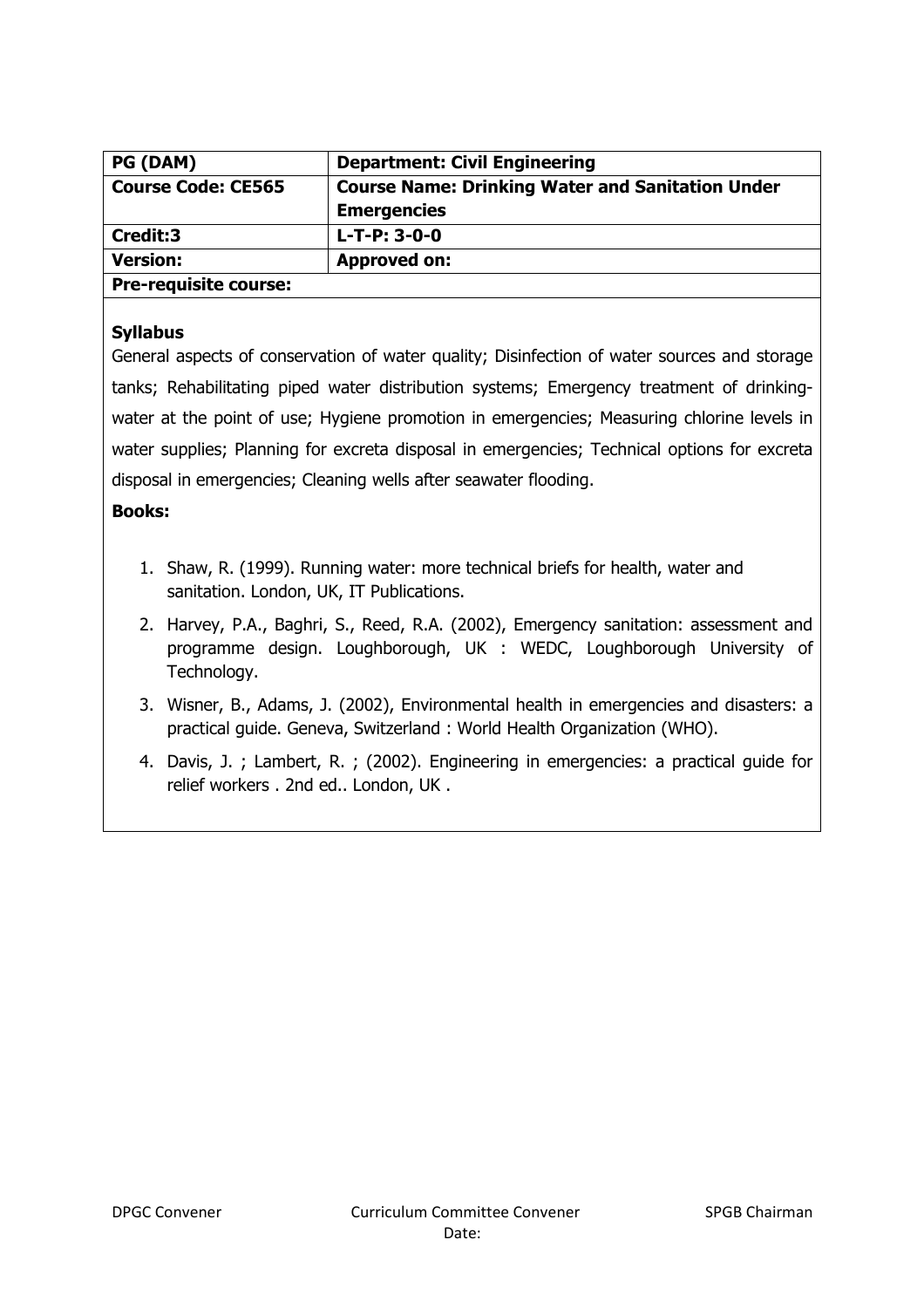| PG (DAM)                     | <b>Department: Civil Engineering</b>                                       |
|------------------------------|----------------------------------------------------------------------------|
| <b>Course Code: CE-563</b>   | <b>Course Name: Understanding Natural and Man-made</b><br><b>Disasters</b> |
| Credit:3                     | $L-T-P: 3-0-0$                                                             |
| <b>Version:</b>              | <b>Approved on:</b>                                                        |
| <b>Pre-requisite course:</b> |                                                                            |

Introduction to natural resources, their distribution and challenges, natural disasters and their classification. Definition and scales of disasters, Disaster Management Act and Policy, Institutional Framework and Mechanism, History and Status of Disaster Management in India, Terminology and Concepts in Disaster Risk Management

Earthquakes Physics: Wave propagation, Wave types (compression, shear, surface), Attenuation; Causes: Tectonic plate motions, Magma movement, Isostatic rebound, subsurface fluid changes; Effects: No damage or massive damage, Tsunamis, Subsidence, Detection, Seismic network, Warning, Recovery, Updated building codes, Man mitigate damage; Tsunamis Physics: Pressure, Wave propagation, Causes: Earthquakes, Underwater landslides; Effects: Sudden rise and fall in sea level, Coastal damage, Loss-of-life; Detection: Seismic networks, Pressure gauges, Wave-height buoys, Warning, Siren, Recovery: Hampered by loss of infrastructure, Rebuild with knowledge that it can happen again, upgrade facilities and infrastructure; Volcanic Eruptions Physics: Pressure, Density, Causes: Tectonic plate interactions, Hot spots; Effects: Lahars (hot mud flows), Nue Ardente (firey clouds), Lava flows over roads and buildings, Ash flows, Earthquakes, Detection: Small seismic network, Tilt meters, Laser ranging; Landslides Physics: Friction, Causes: Saturated soil, Unstable snow; Effects: Destroys buildings, roads, trees; Detection: Geologic profiles identify candidate areas, Snow depth, cohesion, etc.

Floods Physics: Response time, Fluid flow, Causes, Excessive rain upstream, Channelizing Effects: Property loss, Life loss, Sedimentation, Change in course of river, Detection: Stream gauges, Forecast models of stream flow; Recovery: Move people & buildings, Build dykes, Flood control; Nuclear accidents (TMI and Chernoble) Physics: Nuclear energy, Half-life, Causes: Operational mistakes, Poor construction, Poor design; Effects: Radioactive fallout, Radiation sickness, Increased cancer rate, Detection: Radiation monitors, Radionuclide observations; Recovery: Clean-up & disposal of contaminated material, Iodine tablets; Droughts: Classification of droughts, Causes of droughts, Effects of droughts, Preventive measures of droughts, Drought management strategies

- 1. Mohamed Gad-el-Hak, Large-Scale Disasters: Prediction, Control andMitigation, Published by Cambridge University Press, 2008, ISBN 0521872936, 9780521872935.
- 2. Natural Disasters, 5th Edition, Patrick Leon Abbott, San Diego State University, ©2005, ISBN 0072921986
- 3. William G. Ramroth Planning for disaster: how natural and man-made disasters shape the built environment, Published by Kaplan Publishing, 2007, ISBN 1419593730, 9781419593734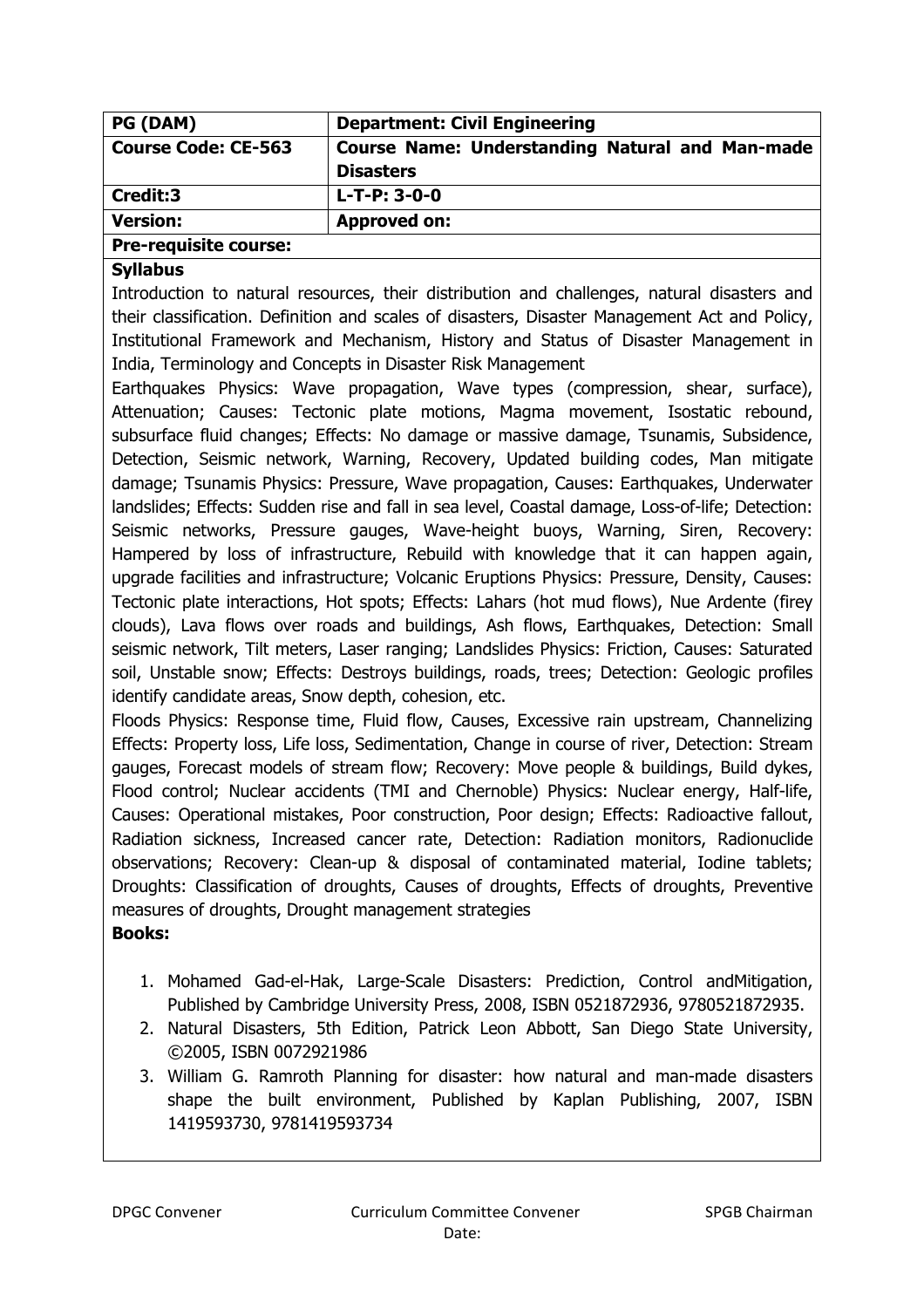| PG (DAM)                     | <b>Department: Civil Engineering</b>                     |
|------------------------------|----------------------------------------------------------|
| <b>Course Code: CE-574</b>   | <b>Course Name:</b> Governance and Management of Natural |
|                              | Resources                                                |
| Credit:3                     | $L-T-P: 3-0-0$                                           |
| <b>Version:</b>              | <b>Approved on:</b>                                      |
| <b>Pre-requisite course:</b> |                                                          |

Overview of conceptual issues and approaches: Establishing the rationale for natural resource management (NRM) regimes: Introducing concepts of carrying capacity, ecological foot-print, resilience, tragedy of the commons; Conceptual distinctions and nuances: Institutions and organizations, Governance and Government, Management and Governance; Theoretical approaches to governance and contribution of different disciplines: Rational Choice and New Institutional Economics, Public Administration and Management, Sociotechnical Perspectives, Legal Anthropological Approaches, legal pluralism in governance, Influence of neo-liberal ideologies on governance; The Bureaucracy and Natural Resource: The relevance and appropriateness of the bureaucratic set-up for NRM (Weberian conceptions); Understanding accountability and transparency, rent seeking perspectives; Reform of public institutions; Role of the bureaucracy in reform processes. Lessons from water, forestry and pollution control; Decentralisation and changing role of the State: Distinction between decentralization and devolution. The participation paradigm; Understanding resource user organisations. Lessons from JFM and Irrigation Management Transfer in India; The 73rd and 74th Amendments to the Constitution of India; Collective Action and Management of common property resources: The emergence and survival of common property institutions Understanding conditions for collective action; Collective action as a socially embedded process, understanding social, power and gender relationships in Natural Resource Management; Mainstreaming gender and equity considerations in Natural Resource Management; Case studies/lessons from water-surface and groundwater, land and forestry; Markets as a form of natural resource allocation: Equity, efficiency and sustainability implications; Market creation as a reform strategy. Issues and perspectives; Role of NGOs and civil society in Natural Resource Management: The emphasis on partnerships for sustainable development, Issues and lessons for replication.

- 1. North, D.C. 1990. Institutions, institutional change and economic performance. Cambridge University Press
- 2. Ostrom, E. (1990). Governing the commons. The evolution of institutions for collective Action. Cambridge University Press. Cambridge.
- 3. Bac, M. Property Rights Regimes and the Management of resources. Natural Resources Forum. 22(4): 263-269
- 4. Merry S.E. 1998. Legal Pluralism. Law and Society Review 22(5): 869-896
- 5. Wade, R. 1988. The management of irrigation systems: how to evoke trust and avoid prisoners' dilemma. World Development 16(4): 489-500
- 6. Paul, S. 1992. Accountability in public services: exit, voice and control. World Development. 20 (7): 1047-1060.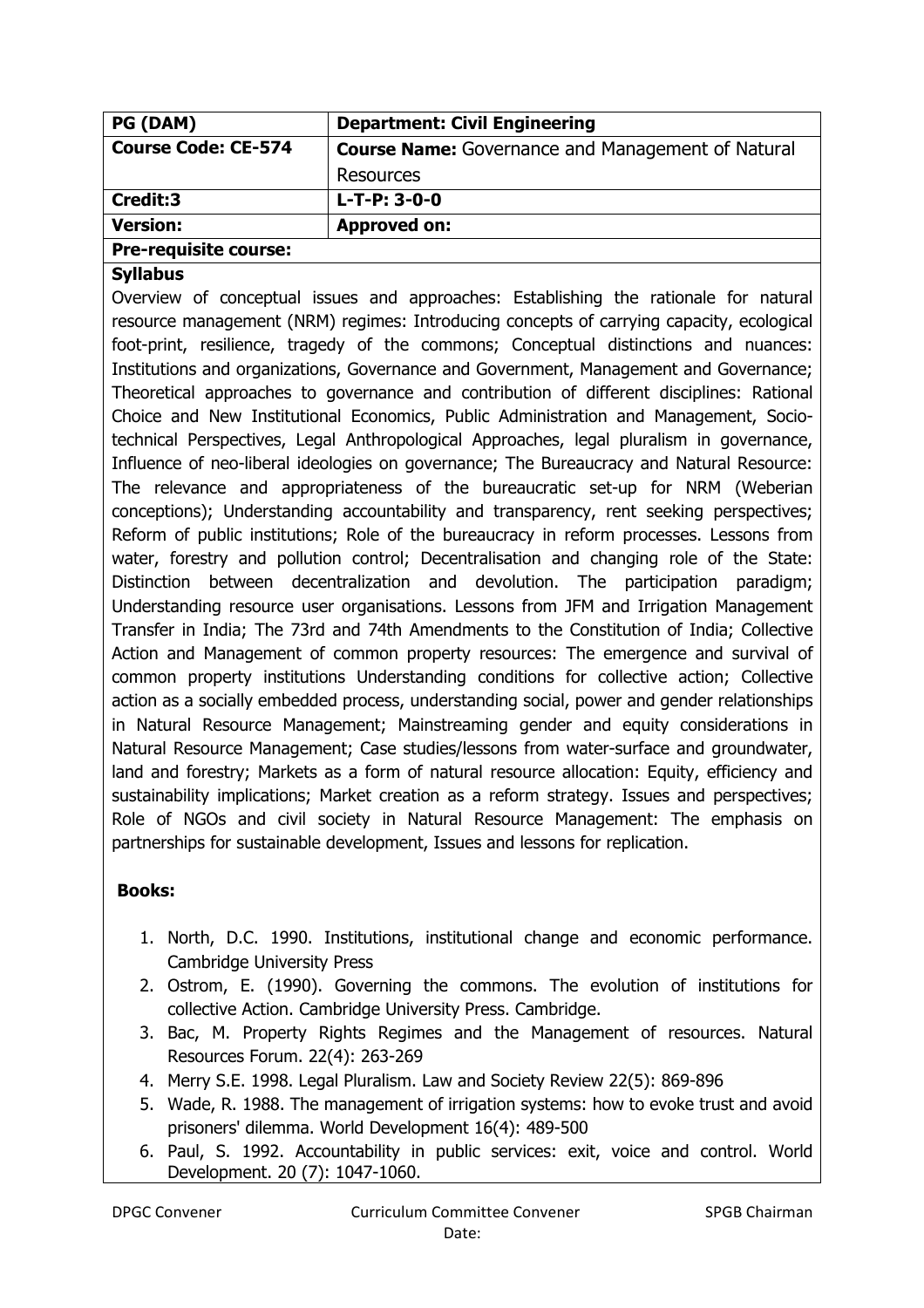| PG (DAM)                     | <b>Department: Civil Engineering</b>                          |
|------------------------------|---------------------------------------------------------------|
| <b>Course Code: CE-567</b>   | <b>Course Name: Hazard, Vulnerability &amp; Risk Analysis</b> |
| Credit:3                     | $L-T-P: 2-1-0$                                                |
| <b>Version:</b>              | <b>Approved on:</b>                                           |
| <b>Pre-requisite course:</b> |                                                               |

**Introduction to Hazard:** Definition of hazard, Hazard estimation, Effect of hazard on structures; **Vulnerability:** Definition of vulnerability, Methodologies of vulnerability assessment, Evaluation, Building Types, Micro & Macro methods, Intensity Scales, Damage probability matrix, Vulnerability functions; **Risk:** Definition and components of risk, Fundamentals of risk analysis, Element at risk and their attributes, Seismic risk evaluation The assessment for different disaster types, the extreme event analysis, hazard ecology, chemical load and environmental health risk, carcinogenic materials and environment risk adjustment, choice and loss acceptance; **Disaster:** Direct and indirect damages, Ground failures in the past earthquake, Damage to structures, Associated damage due to fire and flooding, failure of embankments, dams and bridges, tsunamis; **Disaster Mitigation:** The collection of data and information, quantified risk assessment for industrial accidents; release of toxics products, Dispersion analysis, and HAZOP study.

- 1. Reiter, L (2001)., "Earthquake Hazard Analysis, Issues and Insights", Columbia University Press.
- 2. "Prestandard and Commentry for The Seismic Rehabilitation of Buildings," FEMA 356 (2000), Federal Emergency Management Agency, Washington, D.C.
- 3. William, P. L.; and J. L. Burson, 1985, Industrial Toxicology, Safety and Health Applications in the work place, Van Nostrand Reinhold, New York.
- 4. Willson , R; and E. A. C.Crouch, 1987, Risk assessment and comparisons: An Introduction, Science 17, 1987, pp 267-270.
- 5. Petak, W. J. and Atkisson, A, A. Natural Hazard Risk Assessment and Public Policy: Anticipating and Unexpected, Springer; New York. 1982.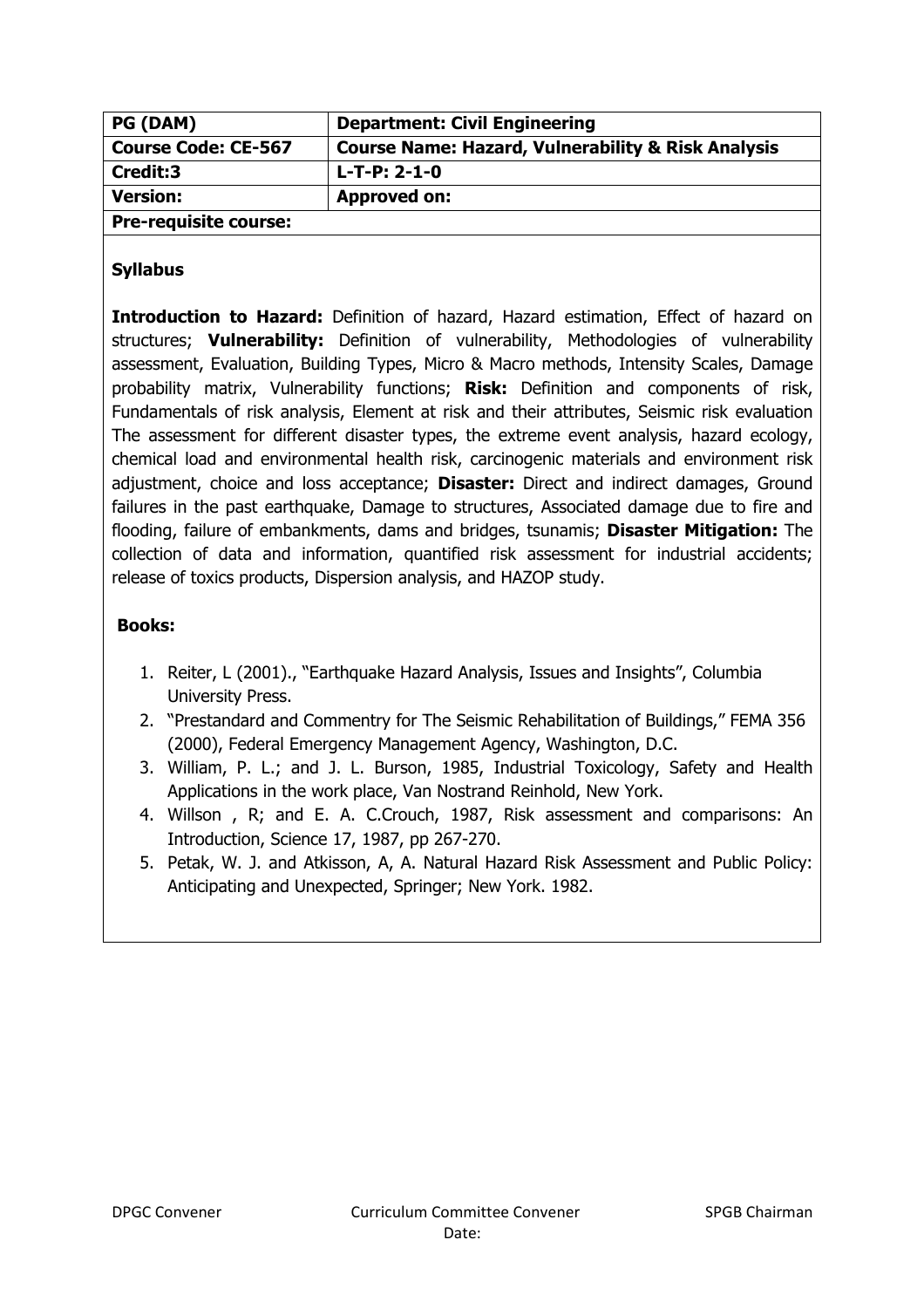| PG (DAM)                     | <b>Department: Civil Engineering</b>            |
|------------------------------|-------------------------------------------------|
| <b>Course Code: CE-565</b>   | <b>Course Name: Introduction to Sustainable</b> |
|                              | <b>Development</b>                              |
| Credit:3                     | $L-T-P: 3-0-0$                                  |
| <b>Version:</b>              | <b>Approved on:</b>                             |
| <b>Pre-requisite course:</b> |                                                 |

Definitions, Changing Perspectives & Principles of Sustainable Development including safety from disasters, Millennium Development Goals and their relevance for development policy and practice, Agriculture and Nutrition , Public Health Challenges in the Developing World, Environmental and Climate Science, Technology and Engineering, Economics and Policy Coherence, Community Participation and Participatory Learning, Public-Private Partnership Approach.

- 1. World Commission on Environment and Development. 1987. Our Common Future. Oxford: OUP
- 2. UN Millennium Project 2005. Investing in Development: A Practical Plan to Achieve the Millennium Development Goals. Overview.
- 3. Hazell, P. and X. Diao (2005). "The Role of Agriculture and Small Farms in Economic Development," Washington, D.C.: International Food Policy Research Institute
- 4. World Bank (2006) Enhancing Agricultural Innovation: How to go beyond the strengthening of research systems, World Bank: Agriculture and Rural Development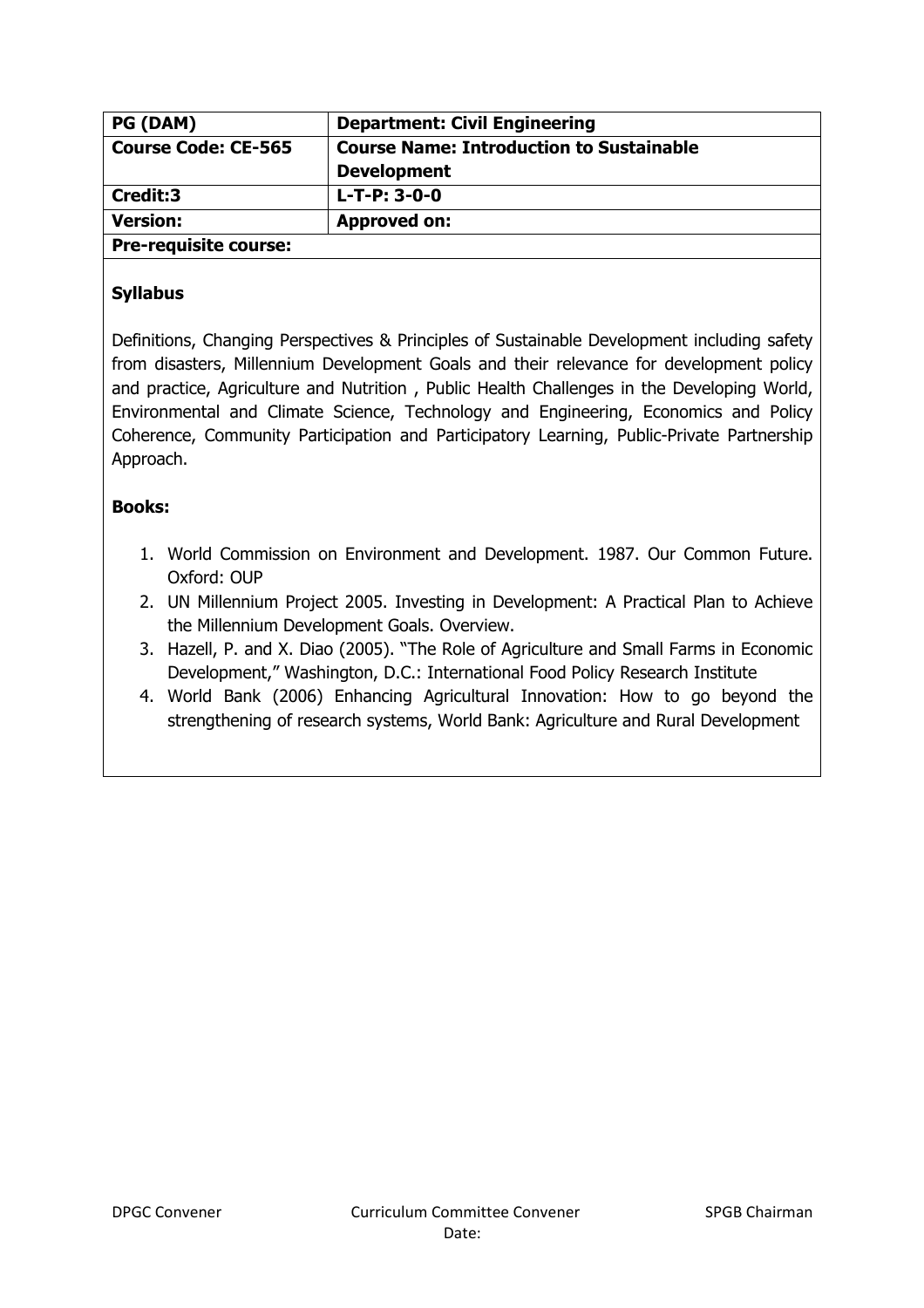| <b>PG (DAM)</b>              | <b>Department: Civil Engineering</b>                   |
|------------------------------|--------------------------------------------------------|
| <b>Course Code: CE-566</b>   | <b>Course Name: Disaster Preparedness and Response</b> |
| Credit:3                     | L-T-P: 3-0-0                                           |
| <b>Version:</b>              | <b>Approved on:</b>                                    |
| <b>Pre-requisite course:</b> |                                                        |

Global Disaster: Science and Policy, Institutional framework for disaster preparedness and mitigation- Global and Indian scenario, Managing natural and anthropogenic disasters , risk assessment and analysis, Principles and Practice of disaster response operations and management , Disaster Planning , Public Administration/Policy and Emergency Management, Incident Command Centre, Training Need Analysis and Human Resource Development Plan, corporate/public agency coordination, the human element in preparedness planning, Current trends in disaster preparedness. Hazard monitoring, tracking and modeling, Early warning systems, warning protocols, India Disaster Resource Network, Environmental Hazards, public health aspects of disaster management and emergency services systems urban hazards and disasters: an introduction to disaster planning, fire services preparedness, Emergency Sanitation/ Shelter environments . Conceptual and Applied Issues in Emergency Management: Operational decision making, Introduction to Emergency Management and planning, organization and structure for Emergency Management , Emergency Management research - Methods/Analysis , Public Information for Emergency Management, Principles and Practice of Disaster Relief and Recovery , Logistic support system, Computer Applications in Emergency Management. Principles of natural hazard reduction, Toxicology and Biohazards in Emergency Management, Terrorism Preparedness: Critical Infrastructure and Emergency Management ,Emergency Preparedness, Response, and Planning for Hazardous Materials, Terrorism, WMD, and other contemporary Issues, Incident Management Systems and Emergency Operations Center ,Contingency Planning, Community Emergency Response Team, Community Relations for Environmental and Emergency Managers , Contingency Planning for Business and Industry, International Disasters.

- 1. Collins Larry R. and Schneid Thomas D., Disaster Management and Preparedness Taylor and Francis 2000
- 2. Goel S.L. and Kumar Ram, Disaster Management, Deep and Deep Publications, 2001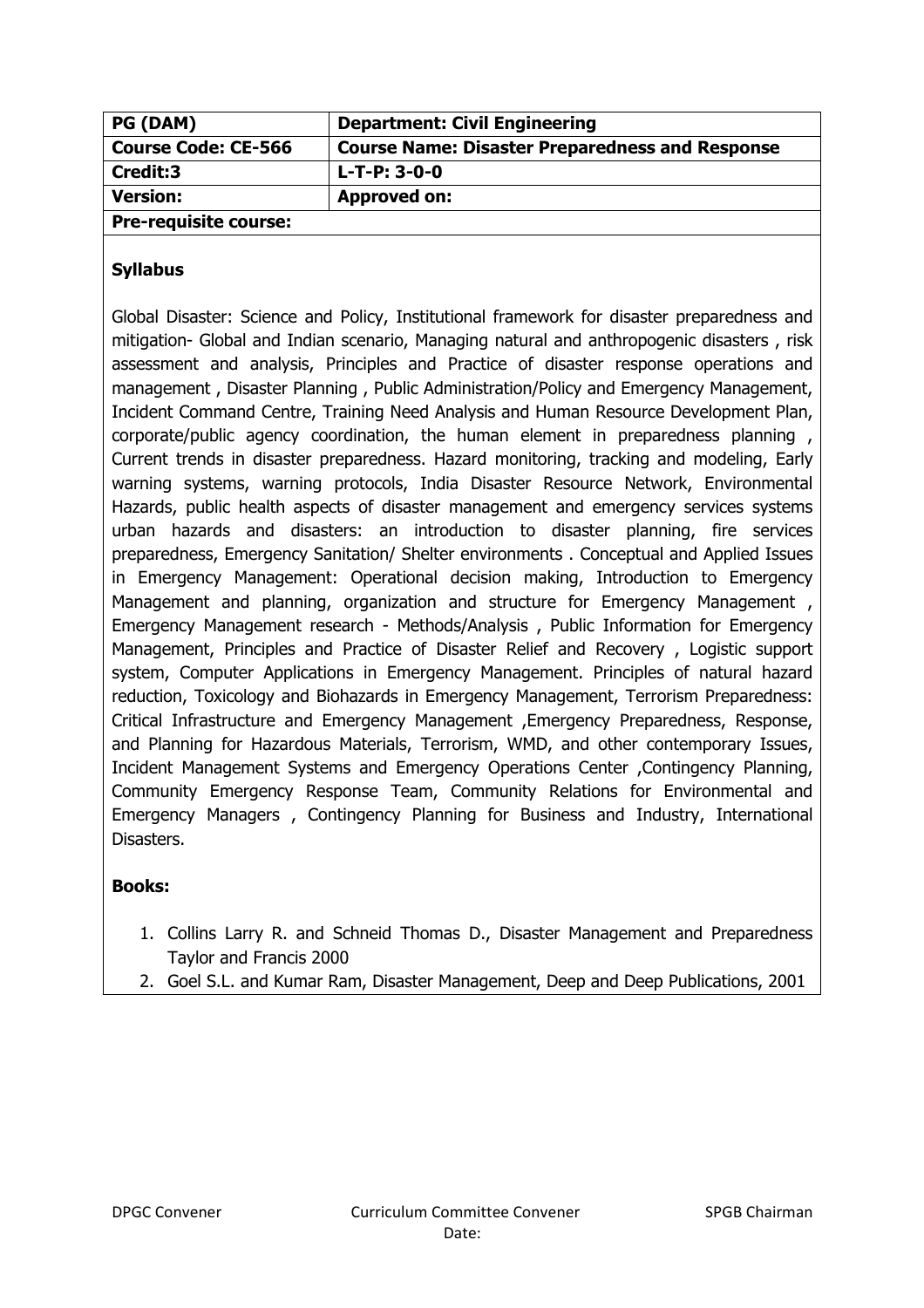| PG (DAM)                     | <b>Department: Civil Engineering</b>                                    |
|------------------------------|-------------------------------------------------------------------------|
| <b>Course Code: CE-564</b>   | <b>Course Name: Climate Change Variability and</b><br><b>Adaptation</b> |
| Credit:3                     | $L-T-P: 2-1-0$                                                          |
| <b>Version:</b>              | <b>Approved on:</b>                                                     |
| <b>Pre-requisite course:</b> |                                                                         |

Climate Change policy framework: Climate change as a problem, impacts of climate change, climate variability and natural resources. The United Nations Framework Convention on Climate Change (UNFCCC). The background to the Convention and its aims, The Kyoto Protocol and the Flexibility Mechanisms, Emission Trading.

Mitigation: Defines mitigation and evaluates policies, strategies and technology options. Climate change case studies.

Adaptation: Defines adaptation and evaluates policies, strategies and technology options. Case studies of adaptation. Evaluation of the effectiveness of approaches to managing climate change risk. Effectiveness of policy approaches to reducing climate change and variability risk.

- 1. Jon Hovi, Olav Stokke and Geir Ulfstein (eds) 2005, Implementing the climate regime : international compliance, Earthscan
- 2. F. Yamin (ed), 2005. Climate change and carbon markets : a handbook of emission reduction mechanisms, Earthscan
- 3. G Boylr, B Everest, J Ramage (eds), 2003, Energy Systems and Sustainability: Power for a Sustainable Future, Oxford
- 4. Climate Change 2007: Mitigation of Climate Change, Summary for Policymakers, IPCC. Available at: http://www.ipcc.ch/SPM040507.pdf
- 5. Climate Change 2007: Impacts, Adaptation and Vulnerability, Summary for Policymakers, IPCC. Available at: http://www.ipcc.ch/SPM13apr07.pdf
- 6. Climate Change, The Physical Science Basis, IPCC. Available at: http://ipccwg1. ucar.edu/wg1/wg1-report.html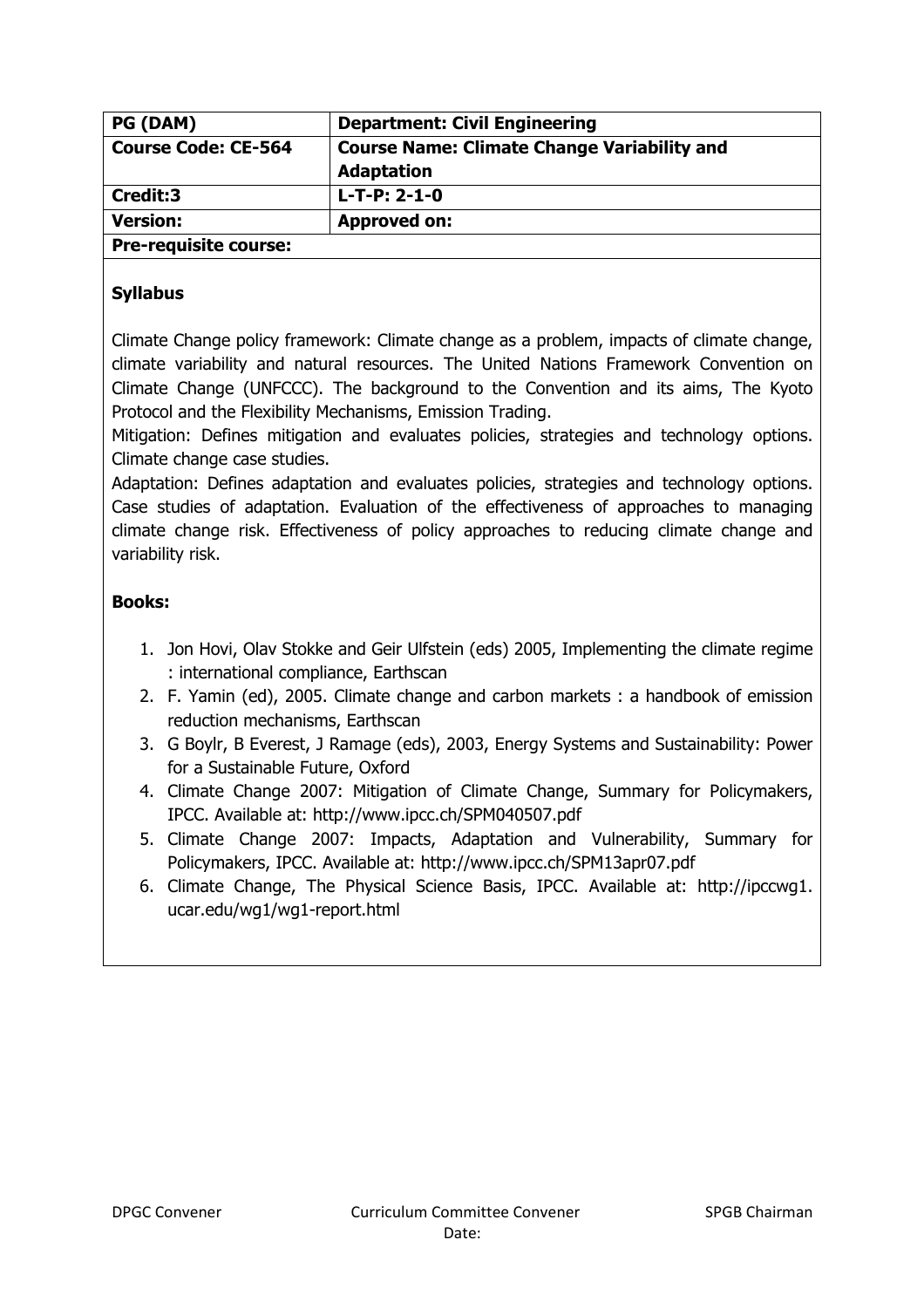| PG (DAM)                     | <b>Department: Civil Engineering</b>           |
|------------------------------|------------------------------------------------|
| <b>Course Code: CE-562</b>   | <b>Course Name: Geoinformatics for Natural</b> |
|                              | <b>Resources/Disaster Management</b>           |
| Credit:3                     | $L-T-P: 3-0-3$                                 |
| <b>Version:</b>              | <b>Approved on:</b>                            |
| <b>Pre-requisite course:</b> |                                                |

Geographical Information System: Components of GIS; Feature types, Spatial data models (raster & vector) - their advantages and disadvantages; Spatial data creation and management- methods, topology creation, editing and manipulation, attaching attribute data, Spatial analysis: single and multiple layer spatial analysis, Spatial querying; arithmetic and logical operations, 3D analysis, Spatial data visualization –map design and layout for thematic layers and display of tables and graphs using GIS software, Application of GIS in Natural Resources Assessment and inventory, change detection. Applications of GIS for assessment of disasters, preparation of vulnerability maps for different type of disasters, prioritization analysis for mitigation of different type of disasters.

- 1. Burrough, P 1998 Principles of geographical information system, Oxford: Oxford University Press.
- 2. Chou, Yue-Hong. 1997, Exploring spatial analysis in geographical information systems, OnWord Press, USA
- 3. Christopher Jones. 2002, Geographical information systems and computer cartography Longman, London.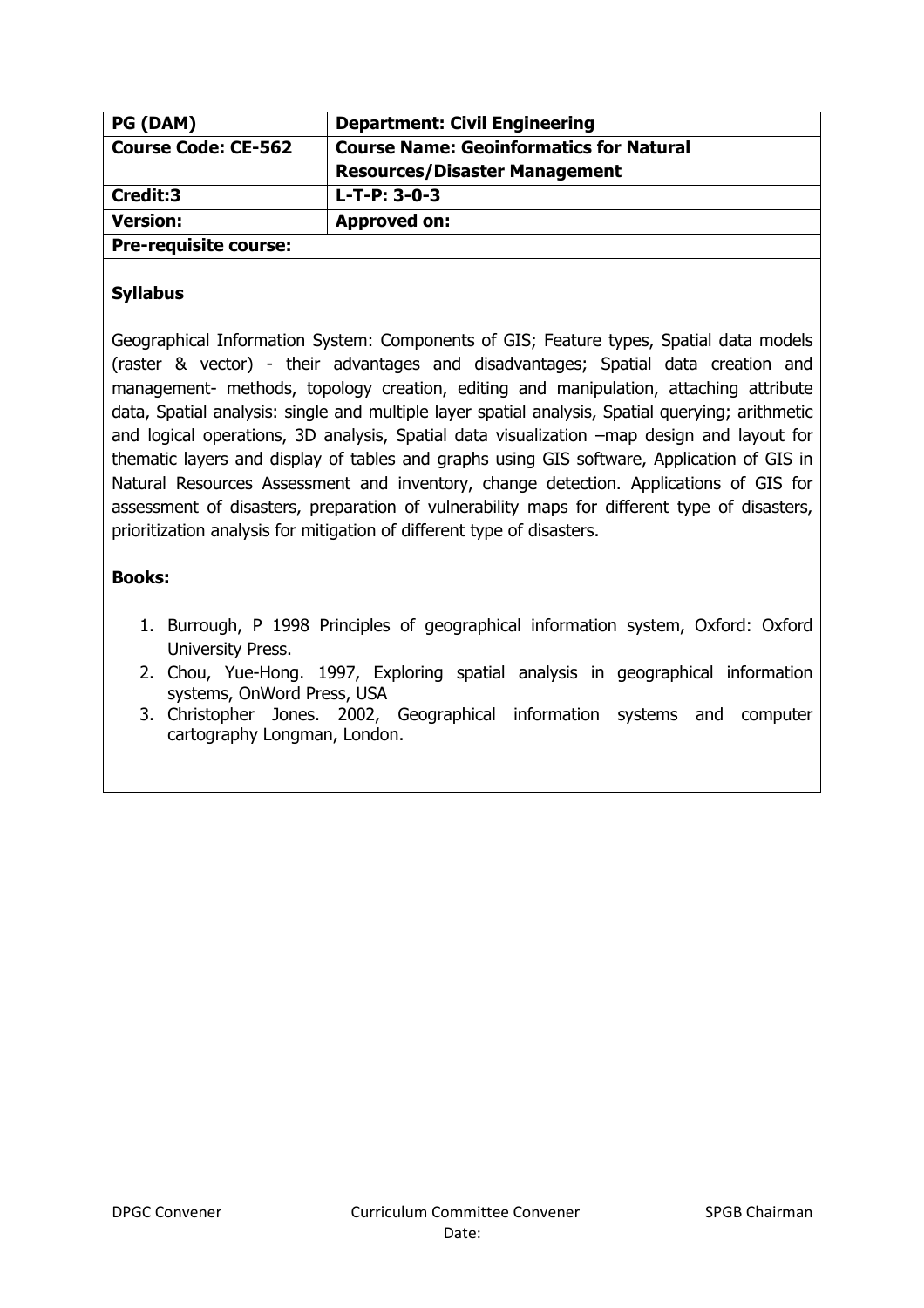| <b>PG (DAM)</b>              | <b>Department: Civil Engineering</b>                 |
|------------------------------|------------------------------------------------------|
| <b>Course Code: CE 573</b>   | <b>Course Name: Environmental Resource Economics</b> |
| Credit:3                     | $L-T-P: 2-1-0$                                       |
| <b>Version:</b>              | <b>Approved on:</b>                                  |
| <b>Pre-requisite course:</b> |                                                      |

**The Economic Foundation:** Basic consumer & producer theory; different market forms, Welfare analysis, Externalities & public goods; Roots of environmental degradation: inefficient resource allocation with reference to market and policy (government) failures; Economy-environment interface: framework of how environment and economy interact with each other; complementarities & trade-offs. **Introducing Environmental & Resource Economics:** Introduction to differences between environmental, ecological and resource economics, Introduction to links between environmental economics and environmental policy, Allocation of natural resources and measuring resource scarcity, Economics of sustainable development, Introduction to green accounting. **Valuing the Environment & Natural Resources:** How can environment have an economic value, Market and nonmarket benefits, user benefits, non-user benefits, and option value benefits, Methods of valuation: physical linkage methods; hypothetical behavioural and stated preferences methods; observed behavioural or revealed preferences methods. **Design of Environment Policy:** Command and controls, Economic instruments: pollution taxes or Pigouvian taxes; marketable pollution permits; pollution standards, taxes and permits, Property rights and the Coase theorem, Informal regulation- voluntary participation. Introduction to resource extraction policy.

- 1. Varian Hal R. Intermediate Microeconomics. East-west Press.
- 2. Varian Hal R. Microeconomic Analysis. John Wiley.
- 3. Kolstad C. D. Environmental Economics. Oxford University Press. 2002
- 4. Nick Hanley, Jason F Shogren and Ben White. Introduction to Environmental Economics. Oxford University Press. March 2001.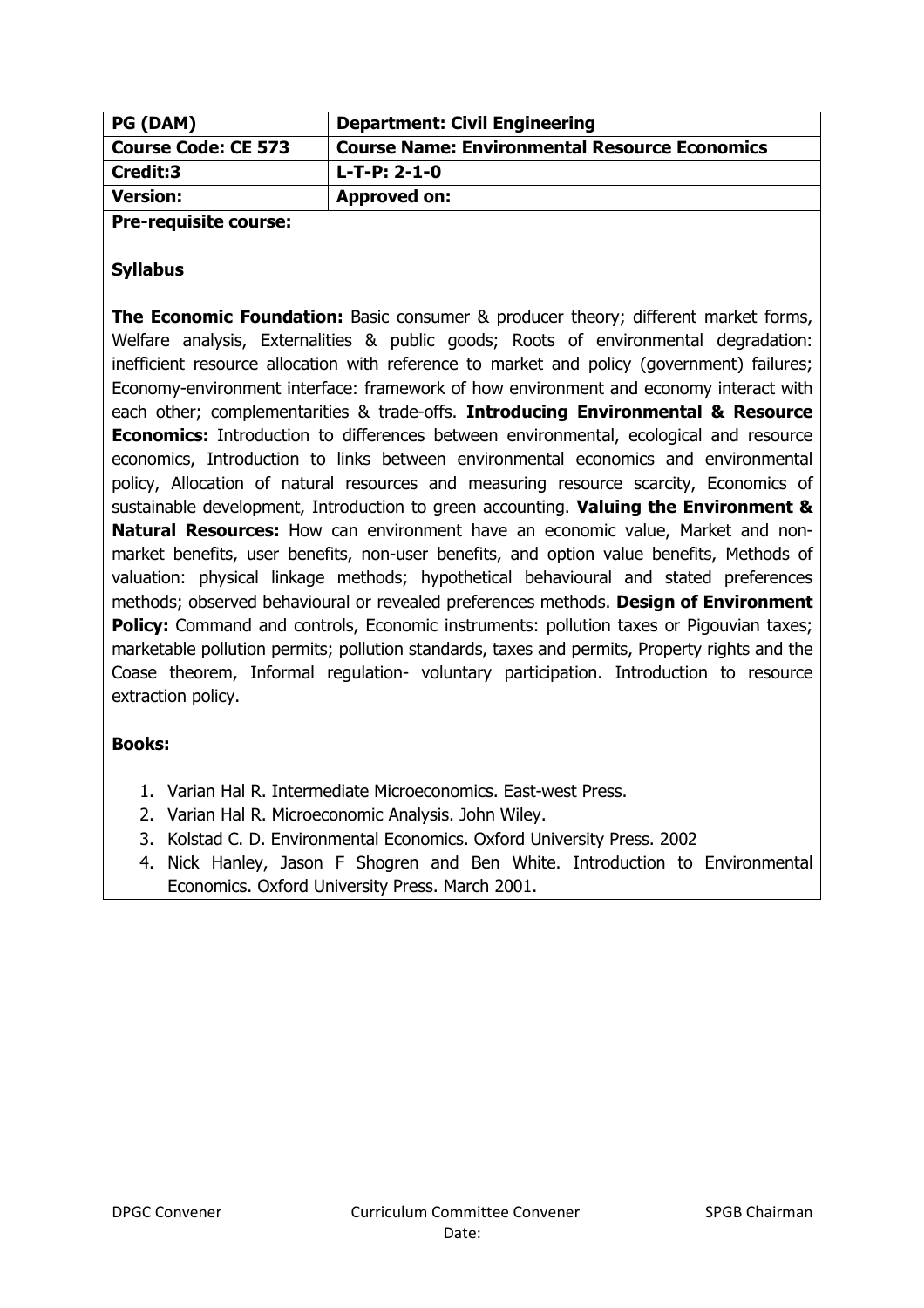| <b>PG (DAM)</b>              | <b>Department: Civil Engineering</b>   |
|------------------------------|----------------------------------------|
| <b>Course Code: CE-568</b>   | <b>Course Name: Water Conservation</b> |
| Credit:3                     | $L-T-P: 3-0-0$                         |
| <b>Version:</b>              | <b>Approved on:</b>                    |
| <b>Pre-requisite course:</b> |                                        |

Introduction to water conservation and assessment Severity of water crisis, importance of conservation, Soil, Plant, Atmosphere Continuum (SPAC); Water use efficiency (WUE), Methods of water resources assessment (hydrology cycle, surface flow assessment, groundwater recharge assessment). Water stress: principles and indicators for assessing water stress, Water quality assessment: indicators for assessing water quality. Water resources conservation and management: Water conservation measures, Soil moisture retention and conservation (cover crop, mulching, etc), Traditional systems and manmade structures (ponds, tanks, reservoirs), Rainwater harvesting, Groundwater recharging, minimizing evaporation loses, Irrigation: types, scheduling and efficiency. Case studies in various ecosystems: Arid, semi arid and humid ecosystems. Water auditing; Water treatment, recycling and reuse leading to water conservation Institutional mechanisms for water management: collective action and decentralization, river basin organizations, WUAs, multiple stakeholder platforms, programmes and policies for integrated water management

- 1. Larry Mays. Urban Water Supply Management Tools, ISBN: 0071428364. McGraw Hill Publication, 2003, 208 pages
- 2. Larry Mays. Urban Stormwater Management Tools, ISBN: 0071428372, McGraw Hill Publication, 2003, 320 pages.
- 3. Zdzislaw Kaczmarek, Kenneth M. Strzepek, László Somlyódy, Valentina Priazhinskaya. Water Resources Management in the Face of Climatic/Hydrologic Uncertainties. Kluwer Academic Publishers, Dordrecht, ISBN 0-7923-3927-4, 1996, 408 pp.
- 4. David Stephenson. Water Supply Management, ISBN 0-7923-5136-3, Kluwer Academic Publisher, Dordrecht, 1998
- 5. David C. Major, Harry E. Schwarz, Large-scale region regional water resources planning. ISBN 0-7923-0711-9, Kluwer Academic Publishers, Dordrecht, 1990.
- 6. Freeze, A., Cherry, J.A. Groundwater. Prentice Hall, 1979.
- 7. Russell John. Soil Conditions and Plant Growth, 635 p., ISBN 81 7622-057-4.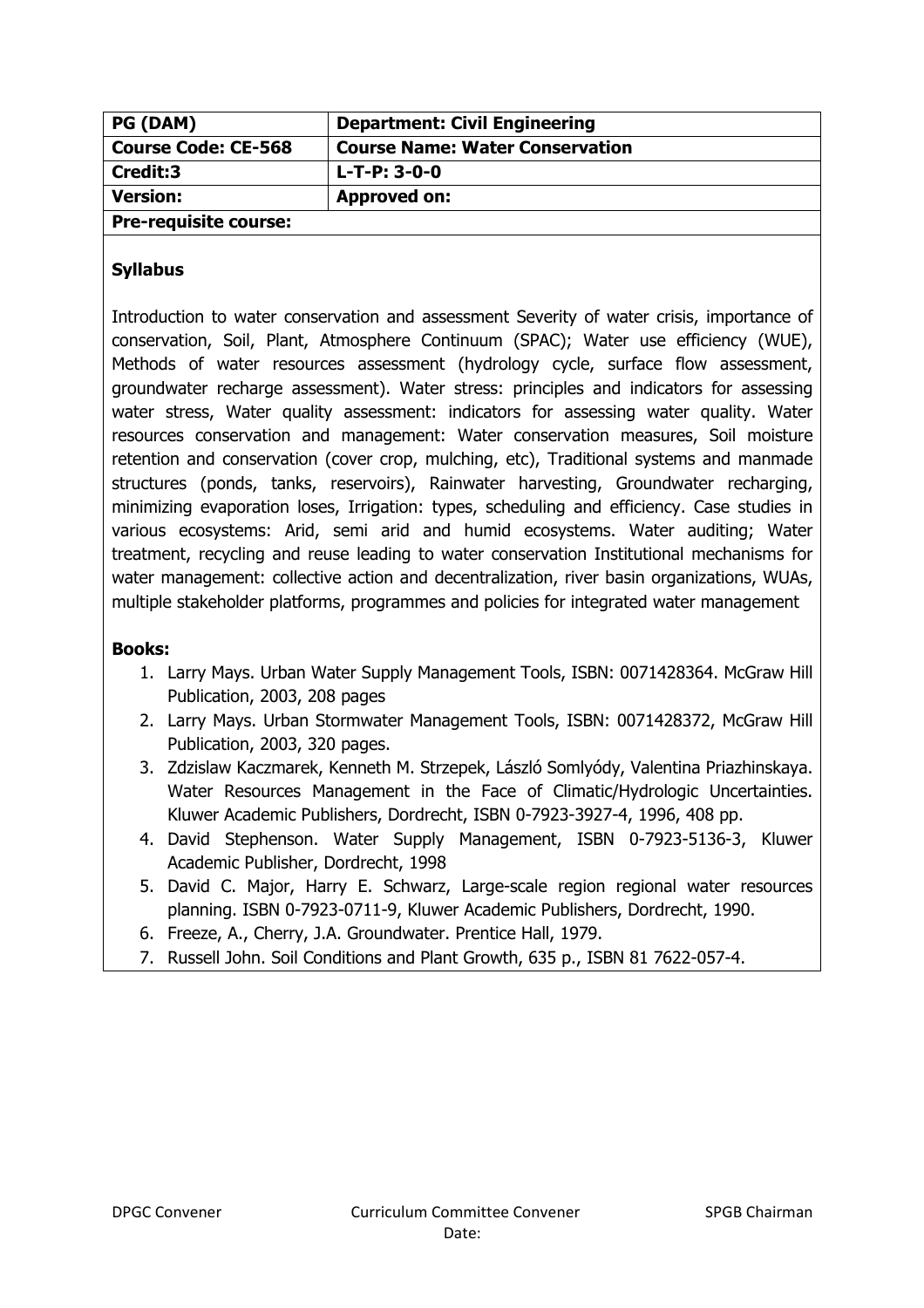| PG (DAM)                     | <b>Department: Civil Engineering</b>        |
|------------------------------|---------------------------------------------|
| <b>Course Code: CE 571</b>   | <b>Course Name: Environmental Modelling</b> |
| Credit:3                     | $L-T-P: 2-1-0$                              |
| <b>Version:</b>              | <b>Approved on:</b>                         |
| <b>Pre-requisite course:</b> |                                             |

Water Pollution: Sources and effects of water pollutants in Indian context, Principles of water quality modeling: River hydrology and derivation of basic stream equations, surface water pollutants, physical laws and their use in modeling, Surface Water Quality Modeling: Distribution of water quality in rivers and lakes, measurements and evaluation of DO and BOD in rivers. Basic understanding of ground water quality modeling: Contaminant transport in groundwater; basics and fate of pollutants in ground water, site specific groundwater quality problems in India, case studies and applications of water quality models, Ecological modeling.

Air pollution: Sources and effects of air pollutants, air quality standards, Meteorological aspects related to air pollution: Wind circulation, lapse rate, stability conditions, turbulence, Richardson number, boundary layer structure, mixing height, plume behavior, heat island effect, wind rose, Air quality modeling and its application: Model classification, box models, dispersion models, dispersion parameters, plume rise, removal mechanisms, point, line and area sources.

- 1. Chapra, S: Surface Water-quality modeling, Tata McGraw-Hill, 1997.
- 2. Thomann, Robert V., John A. Mueller. Principles of Surface Water Quality Modeling and Control, HarperCollins Publisher Inc., New York, 1987
- 3. Todd, D.K. Groundwater hydrology. John Wiley and Sons, 1980
- 4. Zheng, C and Bennett, G.D. Applied Contaminant Transport Modeling: Theory and Practice. Van Nostrand Reinhold. 1995
- 5. Boubel, R W, Fox, D L, Turner, D B (Ed.) and Stern, A C (Ed.) (1994) Fundamentals of Air Pollution, 3rd edition, Academic Press Inc.
- 6. Turner, D B (1994) Workbook of Atmospheric Dispersion Estimates: An introduction to dispersion modeling, 2nd edition, and Lewis publishers.
- 7. Wark, K, Warner, C F, and Davis, W T (1997) Air Pollution- Its origin and control, Addison Wesley Longman, Inc.
- 8. Rao C S (1991), Environmental pollution controls engineering, New Age International (P) Ltd., Publishers, New Delhi.
- 9. Pasquill, F and Smith, F B (1983) Atmospheric Diffusion, Ellis Horwood Ltd., Chichester.
- 10. Heinsohn R J and Kabel R L (1999) Sources and control of air pollution, Prentice hall, NJ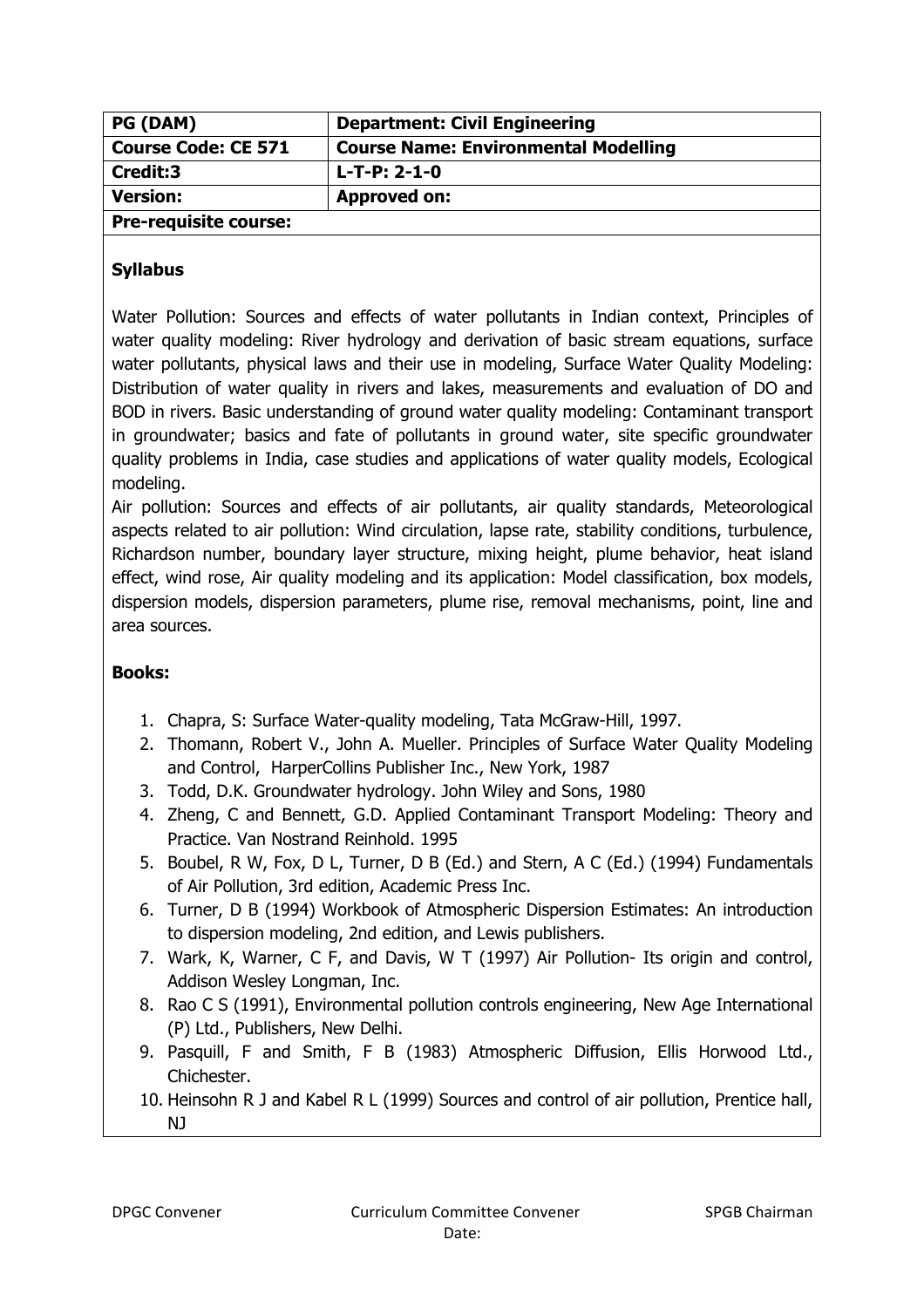| PG (DAM)                     | <b>Department: Civil Engineering</b>                                            |
|------------------------------|---------------------------------------------------------------------------------|
| <b>Course Code: CE 570</b>   | Course Name: Rehabilitation,<br><b>Reconstruction</b><br>and<br><b>Recovery</b> |
| Credit:3                     | $L-T-P: 2-1-0$                                                                  |
| <b>Version:</b>              | <b>Approved on:</b>                                                             |
| <b>Pre-requisite course:</b> |                                                                                 |

Recovery and reconstruction: Introduction, medium term and long term recovery aspects, community participation in defining objectives and their priorities.

Rehabilitation: Physical and social infrastructure: Relocation and reconstruction of housing, public buildings, bridges, dams, archives and monuments, services such as water supply, electricity, waste management, communication, capacity building for self help construction, Numerical condition surveys for foundation, structural and functional deterioration, design criteria, materials and techniques. Predictive performance models, Repair and retrofitting: Earthquake damages of buildings, their retrofitting, restoration, Superficial repair, structural repair, structural strengthening of habitable spaces, public buildings, roads, bridges, dams, culverts etc.

- 1. Sharma, Vinod K. Disaster management, NCDM, IIPA, New Delhi, 1994
- 2. Mathur, G.C. Housing in Disaster prone areas, National Building Organization and U.N. Regional Centre. ESCAP, New Delhi, 1986
- 3. Mishra, P.K. Transforming adversity into opportunity: experiences from Gujarat earthquake reconstruction program World congress on Natural disaster mitigation proceedings, February 2004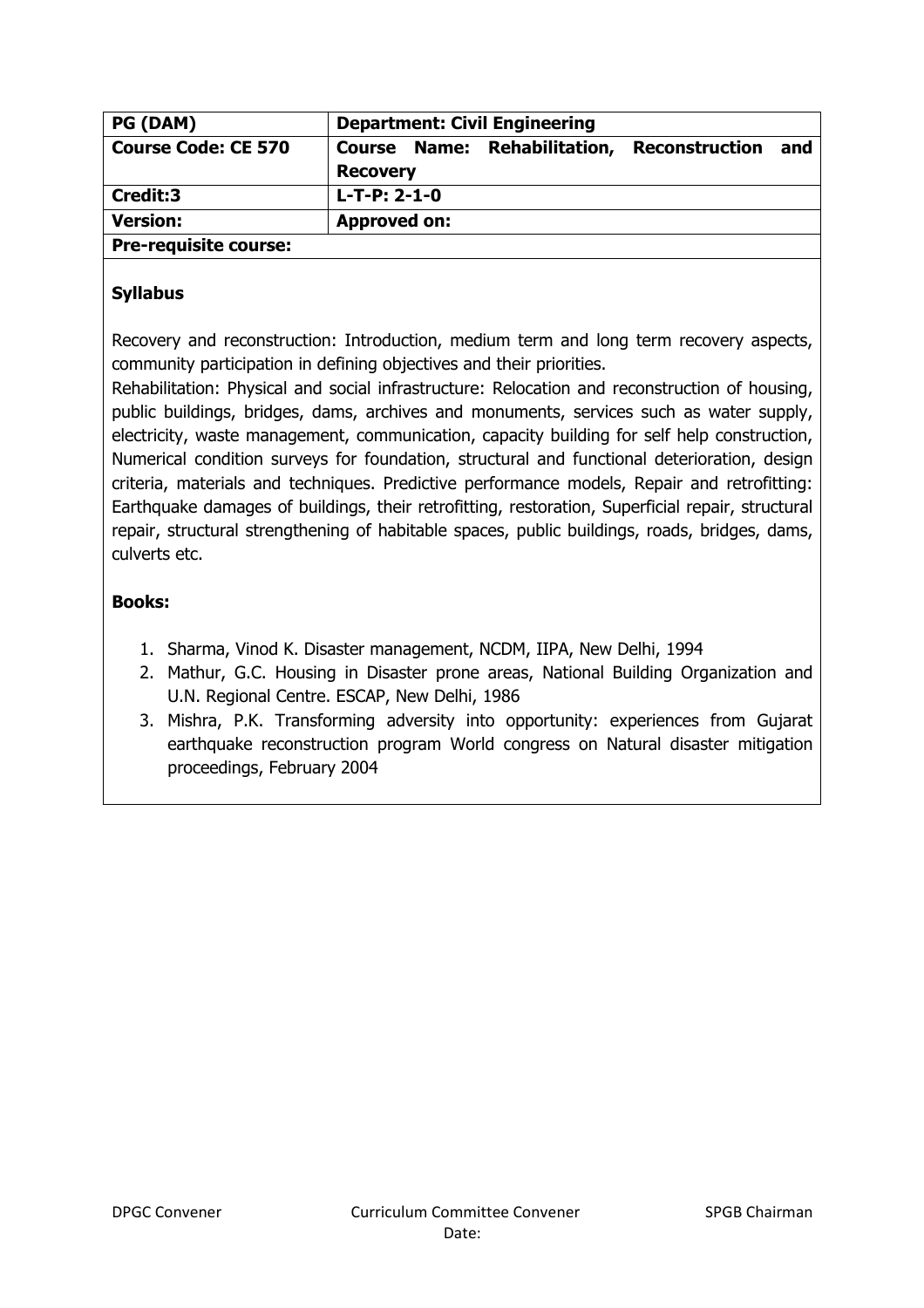| PG (DAM)                     | <b>Department: Civil Engineering</b>                       |
|------------------------------|------------------------------------------------------------|
| <b>Course Code: CE 577</b>   | <b>Course Name: Aseismic Designing and Construction of</b> |
|                              | <b>Structures</b>                                          |
| Credit:3                     | $L-T-P: 2-1-0$                                             |
| <b>Version:</b>              | <b>Approved on:</b>                                        |
| <b>Pre-requisite course:</b> |                                                            |

Earthquake effects on the structures, classification of loads, Seismic methods of analysis, seismic design methods. Seismic damages during past earthquakes and effect of irregularities and building architecture on the performance of RC structures.

Basic design considerations for multi-story RC structure with foundation as per latest IS: 1893. Introduction to Time history method. Capacity based design of soft story RC building. Ductile detailing as per latest IS:13920. Ductility requirements, types of ductility, factors affecting ductility. BIS code provisions.

Design considerations for multi-storeyed steel structures. Design considerations for masonry buildings. Seismic retrofitting, Sources of weakness in RC framed buildings, Classification of retrofitting techniques, Conventional and non-conventional methods, Comparative study of various methods and case studies. IS code provisions for retrofitting of masonry structures, failure modes of masonry structures and repairing techniques.

- 1. BIS code : IS13920 and other concrete and building codes
- 2. George G. Penelis, Andreas J. Kappos, Earthquake-resistant Concrete Structures, Published by Taylor & Francis, 1997, ISBN 0419187200, 9780419187202.
- 3. Minoru Wakabayashi, Design of earthquake-resistant buildings, Published by McGraw-Hill, 1986.
- 4. Pankaj Agarwal, Manish Shrikhande, Earthquake Resistant Design of Structures, Published by PHI Learning Pvt. Ltd., 2006, ISBN 8120328922, 9788120328921